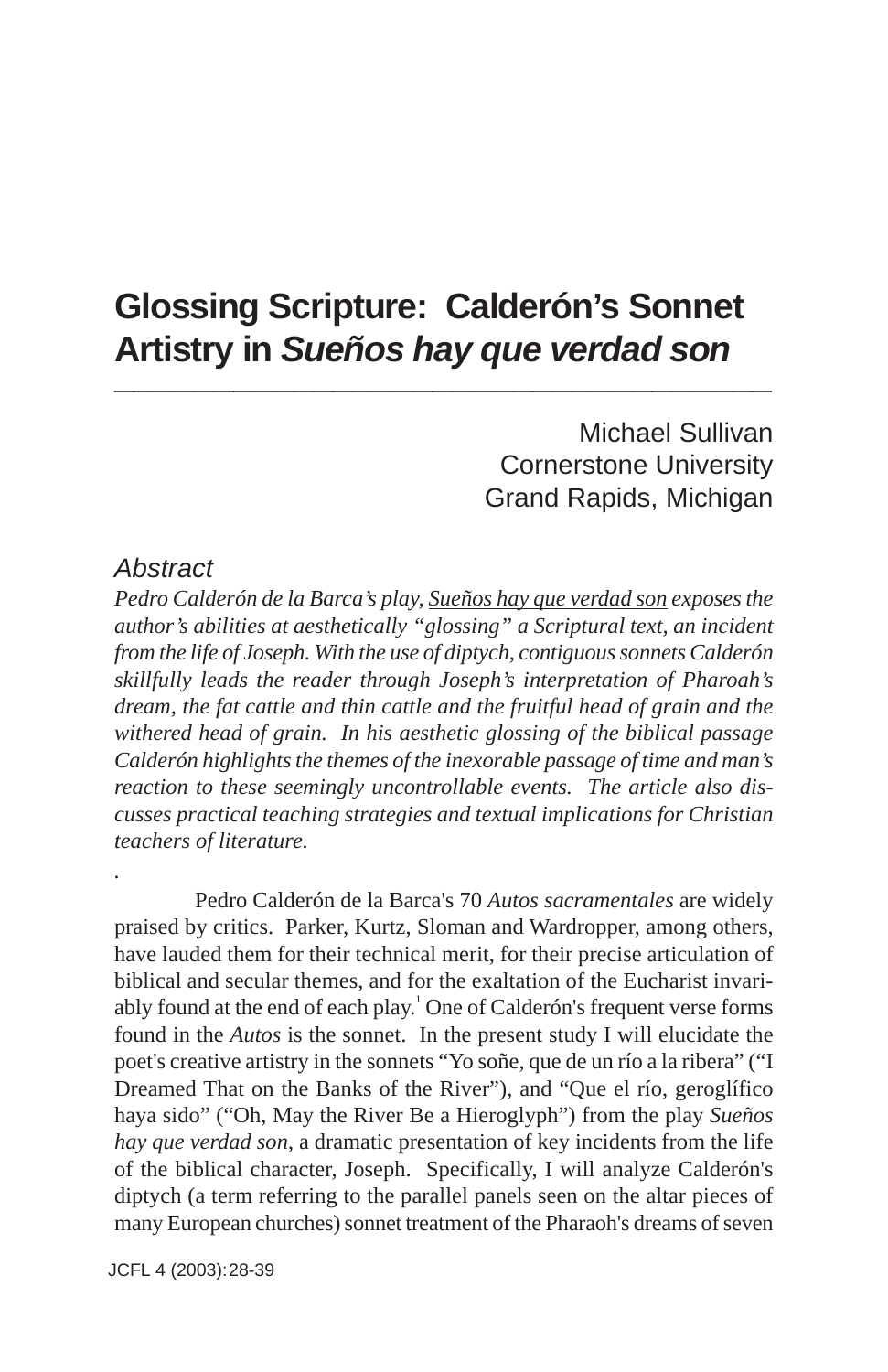fat and seven lean cattle and the contiguous dream of the seven bountiful and the seven withered heads of grain. My interest here is to explore Calderón the Glossator's artistic use of the sonnets to recast a famous bible passage. I also intend to posit that Calderón's recasting of biblical themes provides teachers of foreign language and literature with ample ground for serious classroom reflection and discussion and opportunities for spiritual growth.

First, an explanatory note is in order. My use of the word 'glossator' is borrowed from Kurtz's book, *The Play of Allegory in the Autos Sacramentales of Calderón de la Barca* (210). The Spanish word "glosa" (according to the *Diccionario de la lengua española* of the Real Academia) is an "explicación o comentario de un texto oscuro o difícil de entender" (1042) ("an explication or commentary on an obscure or difficult to understand text"). Calderón the glossator, then, serves as an intermediary between the author and his audience. In Kurtz's words, he brings to light in a creative, aesthetic way

> the belief in the possibility of perfect coincidence among human creative activity and communication, human perception, and divine intentionality, and the concomitant conviction that the human author can give 'new testimony' to God's continuing presence by praising Him in his own form (210)

This method of revelation is my focus here.

Extra-biblical accounts of the life of Joseph abound. Edward Glaser sees in Calderón's play the influence of St. Ephraim of Syria (*Liber sermonum beati Joseph*), St. Ambrose (*De Joseph*), the historian Flavio Joseph (*Antiquitates Judaicae*) and others. Spanish sources for *Sueños hay que verdad son* include Lope de Vega's *Los trabajos de Jacob o Sueños hay que verdad son* and Mira de Amescua's *El más feliz cautiverio y los sueños de Josef* (8). Calderón's play surpasses the previous versions in all aspects. McGaha's comment in regard to the afore-mentioned drama by Mira de Amescua explains Calderon's superior artistic competence:

> A pesar de los muchos defectos de El más feliz cautiverio, contiene intuiciones, conceptos, y situaciones que, en manos de un dramaturgo más dotado, han dado resultados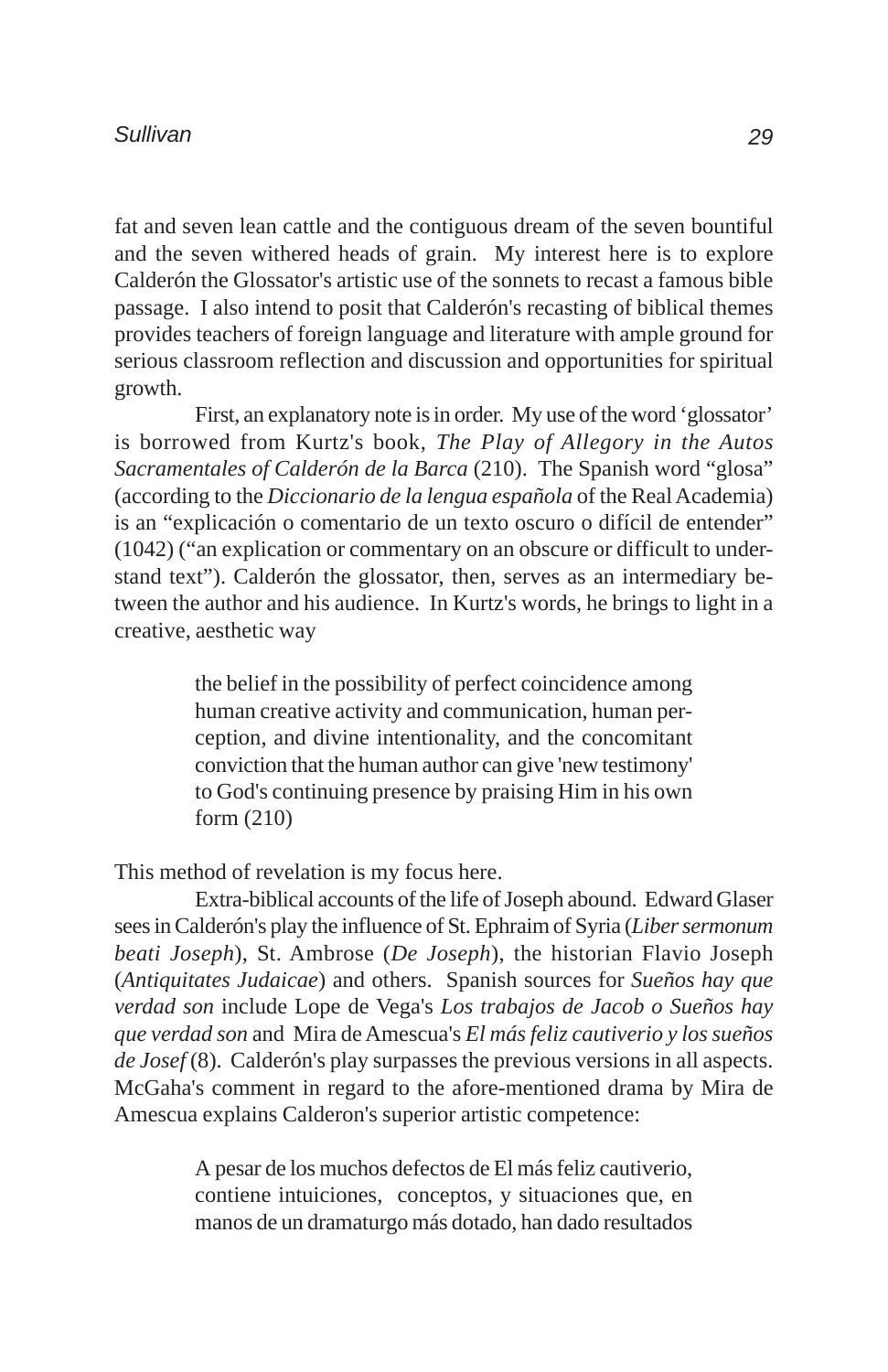excelentes. Calderón supo minar esa veta de metal de baja ley, convirtiéndola, como por arte de alquimia, en oro puro.(9)

In spite of the Happiest Enslavement's many defects, it contains intuitions, concepts and situations that, in the hands of a less skilled dramatist, will give good results. Calderón knew how to mine this vein of unrefined metal, converting it by art of alchemy, into pure gold. (My translation.)

I shall attempt to mine this pure gold of sonnet artistry.

The Genesis story of Joseph chronicles the meteoric ascent of the young Hebrew man from the status of a slave to a place of power and prestige in Pharaoh's inner circle: vice-regent of the entire region of Egypt. Why would Calderón choose such a series of events for his treatment in an *Auto*? Kurtz posits that the story obviously, "abounds in incidents which readily lend themselves to dramatization." (43) The scenes emphasize the "grist" of human experience with its roller coaster of emotions and reactions to the vicissitudes of daily life. A case in point is the moving reunion between Joseph and his brothers as they unknowingly come to him in Egypt for grain for relief from the severe drought. This scene is charged with high emotion as Joseph finally reveals his true identity to his brothers and is reunited with them. (Gen: 45). In fact, this emotionally charged dual sonnet scene of the Auto anticipates the subsequent reunion scene of Joseph and his brothers. The anticipation is achieved in essentially one way: the dramatic tension continues to rise until the culminating recognition scene. The reader/audience is carried along on this "wave" of expectation.

Also the scriptural account of Pharaoh's dreams and Joseph's subsequent interpretations of said dreams strikes a cord with a dramatist wishing to artistically portray God's working in the life of young Joseph and, at the same time, to extol the Eucharist, the typical climactic scene of the Spanish *Autos*. Calderón the glossator is at his best here as he echoes the theme of dreams and the ephemerality of time, treated so adeptly in his famous earlier play *La vida es sueño* (Life Is a Dream) (1636).

The two sonnets of interest mentioned earlier appear at the approximate mid-point of the Auto. The scenes leading up to the doublesonnet sequence are highlighted by an earlier single sonnet, "Hermosas luces, en quien miro atento" ("Beautiful Stars at Which I Gaze Intently").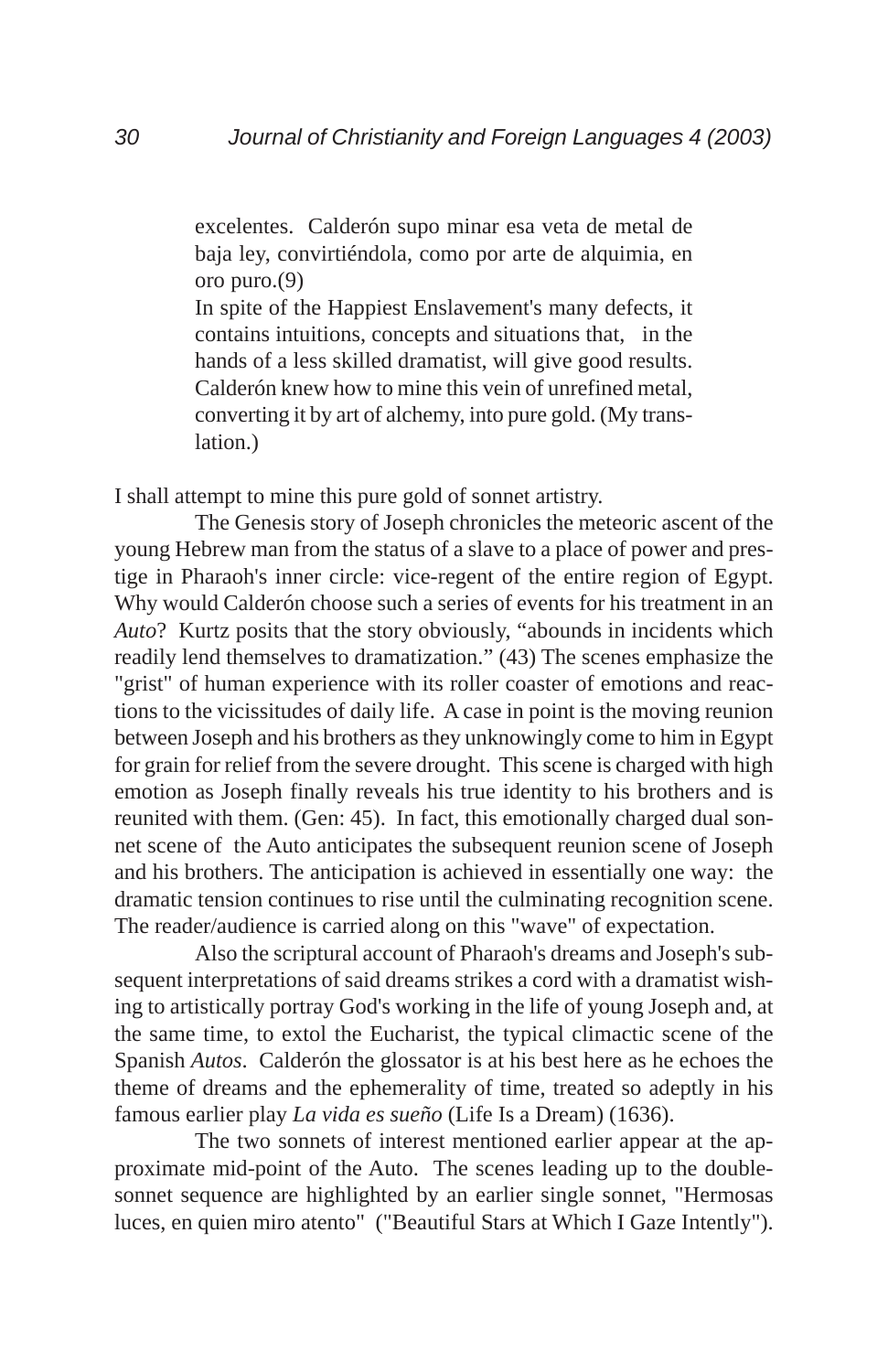This sonnet, likening the stars to calligraphy, portrays Joseph's distress at being out of favor with Pharaoh because of the incident with Potiphar's wife in which he flees her sexual advances. Likening the stars to calligraphy anticipates the second diptych sonnet's description of the Nile river as the hieroglyphic of time. Thematically, the previous scenes highlighting the dreams of the baker and the butler flow smoothly into the interpretation of dreams sequence punctuated by the dual sonnets:

> Yo soné que de un río a la ribera siete vacas bellísimas salían, y cuando de sus márgenes pacían las esmeraldas de la primavera,

vi que otras siete de laudosa esfera, tan flacas que esqueletos parecían, saliendo contra ellas consumíam la lozanía de sus dad primera.

Después vi siete fértiles espigas Lágrima cada grano del rocío, Y otras siete que en áridas fatigas

Sin granarlas abril taló el estío; Y lidiando unas y otras enemigas, Venció lo seco con lloverlo el río. (Osuna, 105)

I dreamed that seven lovely cows came up from the river to its banks, and as they grazed on its springtime emeralds, I saw another seven emerge from those waves, so skinny that they looked like skeletons, and came towards them. They devoured all the fatness of those cows in their prime. Then I saw seven fertile ears of corn-each grain sparkling like a teardrop of the dew-and another seven parched by the summer's heat before April could prosper them. They struggled, the dry ears won, and the river carried them all away. (McGaha's prose translation, 169)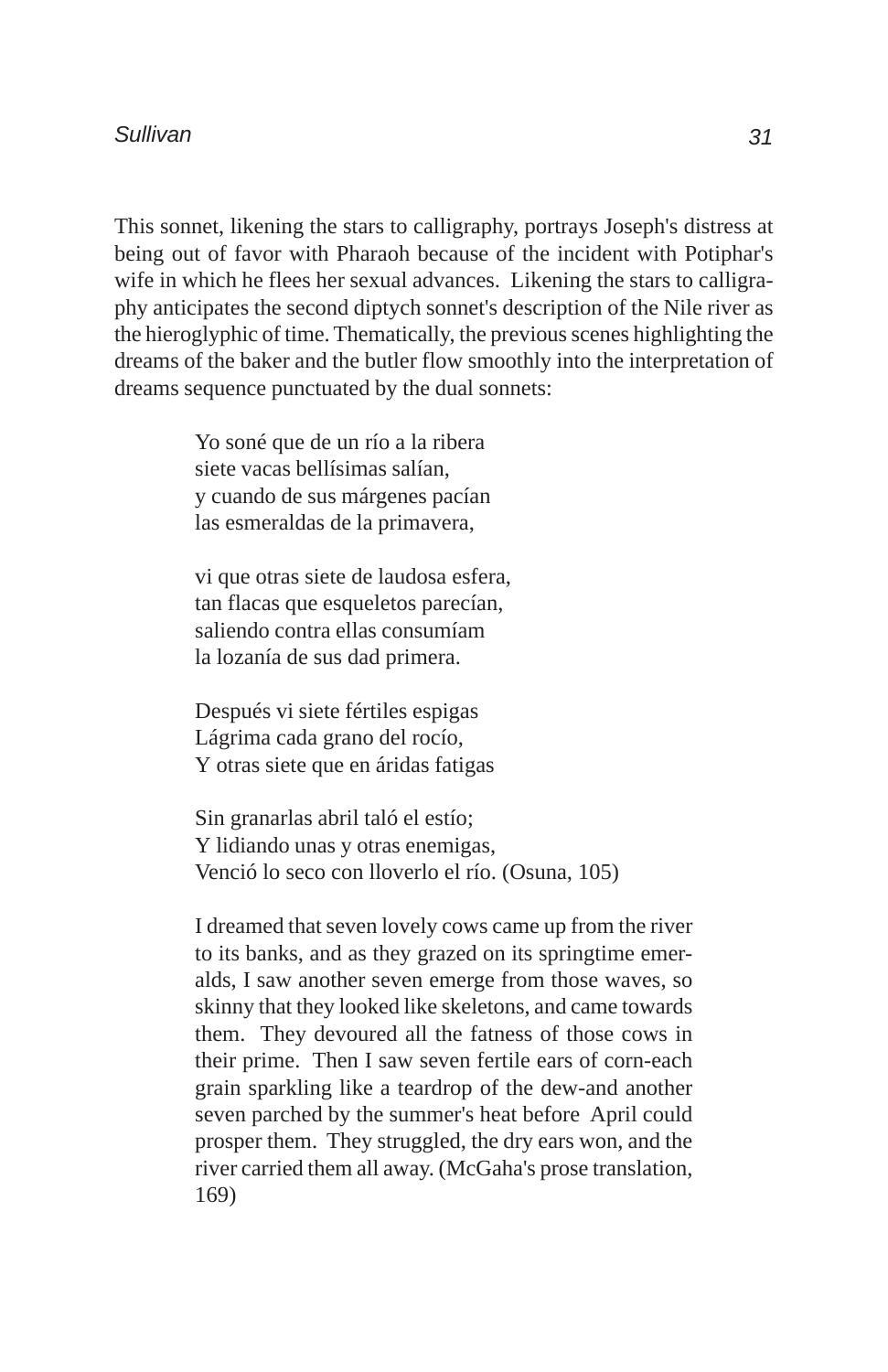The sonnet form is particularly appropriate for Calderón for a number of reasons. First, the Baroque sonnet is arguably one of the primary vehicles of poetic expression in the Spanish renaissance. The sheer number of sonnets penned in the Spanish renaissance and Baroque periods attests to its popularity. Although Calderón's total number of 74 sonnets is relatively low when one considers the many hundreds of sonnets written by Boscán, Garcilaso, Lope de Vega, Góngora, Quevedo, Herrera and many others, he did show an affinity for this verse form. The sonnet possesses a flexibility and variety of uses, most certainly including the poeticizing and interpretation of Scripture.

 The diptych parallel nature of the two sonnets is also noteworthy. The sonnets appear back-to-back with no intervening dialogue to separate them, just as Pharaoh's dreams appear to be contiguous. The dual nature of the sonnets and the lack of interspersed dialogue arrest the readers' and the spectators' attention. They mark, I believe, a pivotal turning point in the drama: a point at which Joseph's fortunes take a definite turn for the better. The king's appointment of Joseph as vice-regent almost immediately follows the interpretation of dreams scene. The turning point in the drama is anticipated by the *volte*, or internal turn of each sonnet. The first sonnet's *volte*, "Sin ganarlas abril, taló el estío" ("What April Couldn't Do to the Cattle, the Drought Did"), occurring between the eleventh and twelfth lines, rapidly propels the reader/audience into the climax where the dryness ("lo seco") and waste win out in the end, but the dried up ears of corn float away in the river.

As we have seen Calderón's use of the sonnet form to elucidate Pharaoh's dreams is not surprising. What is of interest, however, is how Calderón uses these sonnets to "gloss" scripture. Calderón's gloss proceeds from the original biblical account of Pharaoh's dreams and Joseph's successful interpretation:

> When two full years had passed, Pharaoh had a dream. He was standing by the Nile, when out of the river there came up seven cows, sleek and fat, and they grazed among the reeds. After them seven other cows, ugly and gaunt, came up out of the Nile and stood beside those on the riverbank. And the cows that were ugly and gaunt ate up the seven, sleek, fat cows. Then Pharaoh woke up. He fell asleep again and had a second dream. Seven heads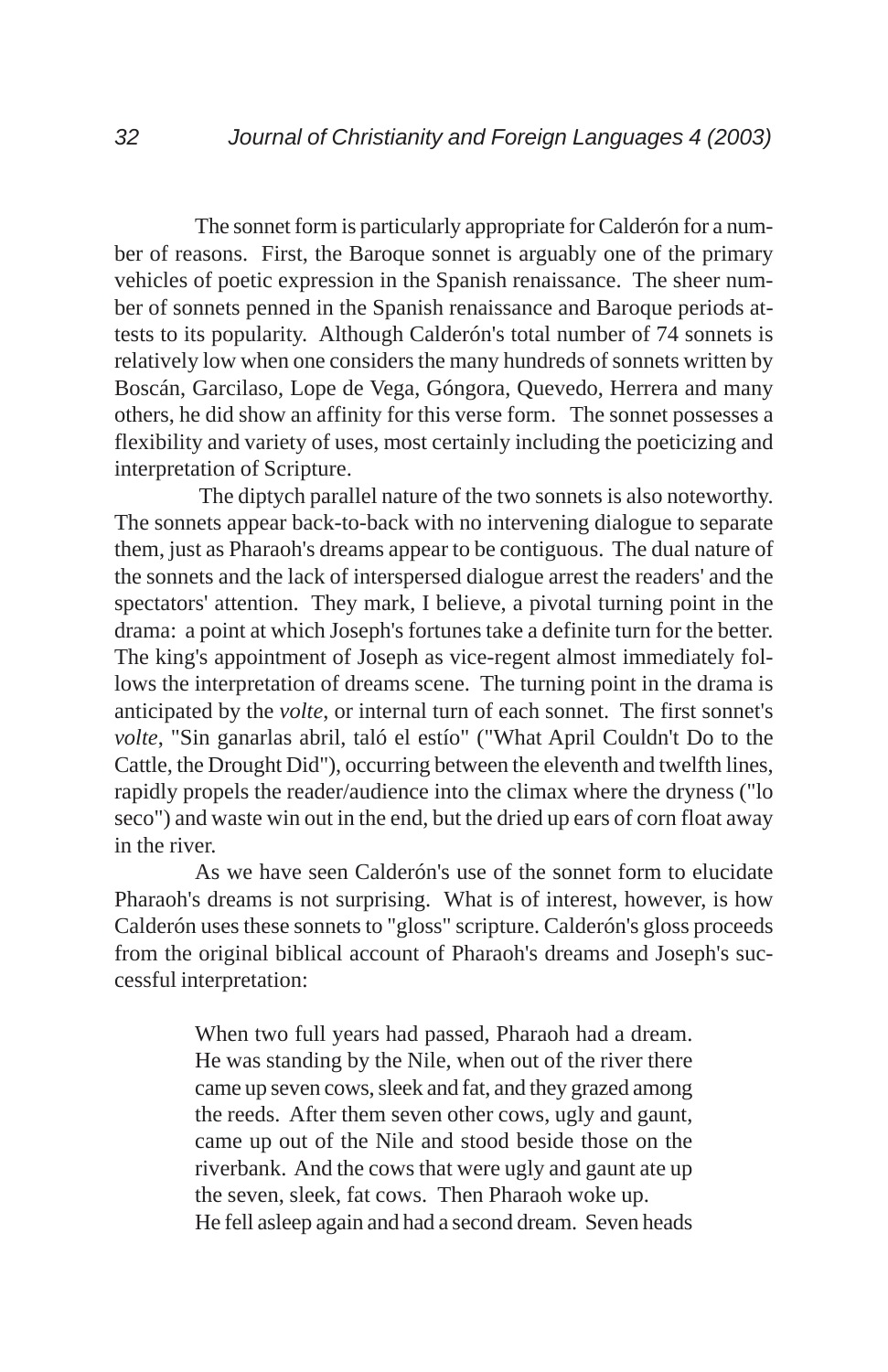of grain, healthy and good, were growing on a single stalk. After them, seven other heads of grain sprouted--thin and scorched by the east wind. The thin heads of grain swallowed up the seven healthy, full heads. Then Pharaoh woke up; it had been a dream

It is just as I said to Pharaoh: God has shown Pharaoh what he is about to do. Seven years of great abundance are coming throughout the land of Egypt, but seven years of famine will follow them. Then all the abundance in Egypt will be forgotten, and the famine will ravage the land. (Gen 41: 1-7 and 28-30, New International Version)

This passage in Genesis flows directly out of the previous accounts in which Joseph successfully interprets the dreams of the butler and the baker.

So, how does Calderón give, in Kurtz's words "new testimony" to God's continuing presence? A cursory examination of the first sonnet, "Yo soné que de un río a la ribera" ("I Dreamed That From the Banks of the River"), reveals that the chief elements of the scriptural account are intact. The sonnet "glosses" Pharaoh's recounting of his disturbing dream about the fat and lean cattle. A more detailed reading, however, reveals some interesting artistic departures from the scriptural text, largely in the form of metaphors. In line two, the "siete vacas bellísimas" ("seven fat cattle") are not simply grazing as scripture indicates, but eating grass described as "spring emeralds" or "esmeraldas de la primavera." In the 10th line the grains of wheat are metaphorically "grano del rocío" or "grains of dew." The most arresting metaphor comes in the final line: "venció lo seco con lloverlo al río" ("the drought remained triumphant although some crops were supplied with moisture") (Glaser's translation,  $(62)$ ). This metaphor, "lloverlo al río," is indeed intriguing. The river, originally mentioned in line one, is invested with the all-powerful, devastating quality of a soaking rain. It is even more fascinating given the fact that an overabundance of rain may lead to devastating floods, a common occurrence in Egypt. The rains also bring fertility and new life. Some non-metaphors also enhance the poetic artistry here. The lean cattle are aptly described as "esqueletos" ("skeletons"). The consumption of the fat cattle by the lean cattle removes them from their "first state" or "edad primera," perhaps an echo and certainly a consonant rhyming of the word "primavera," "spring." Later "abril" ("april")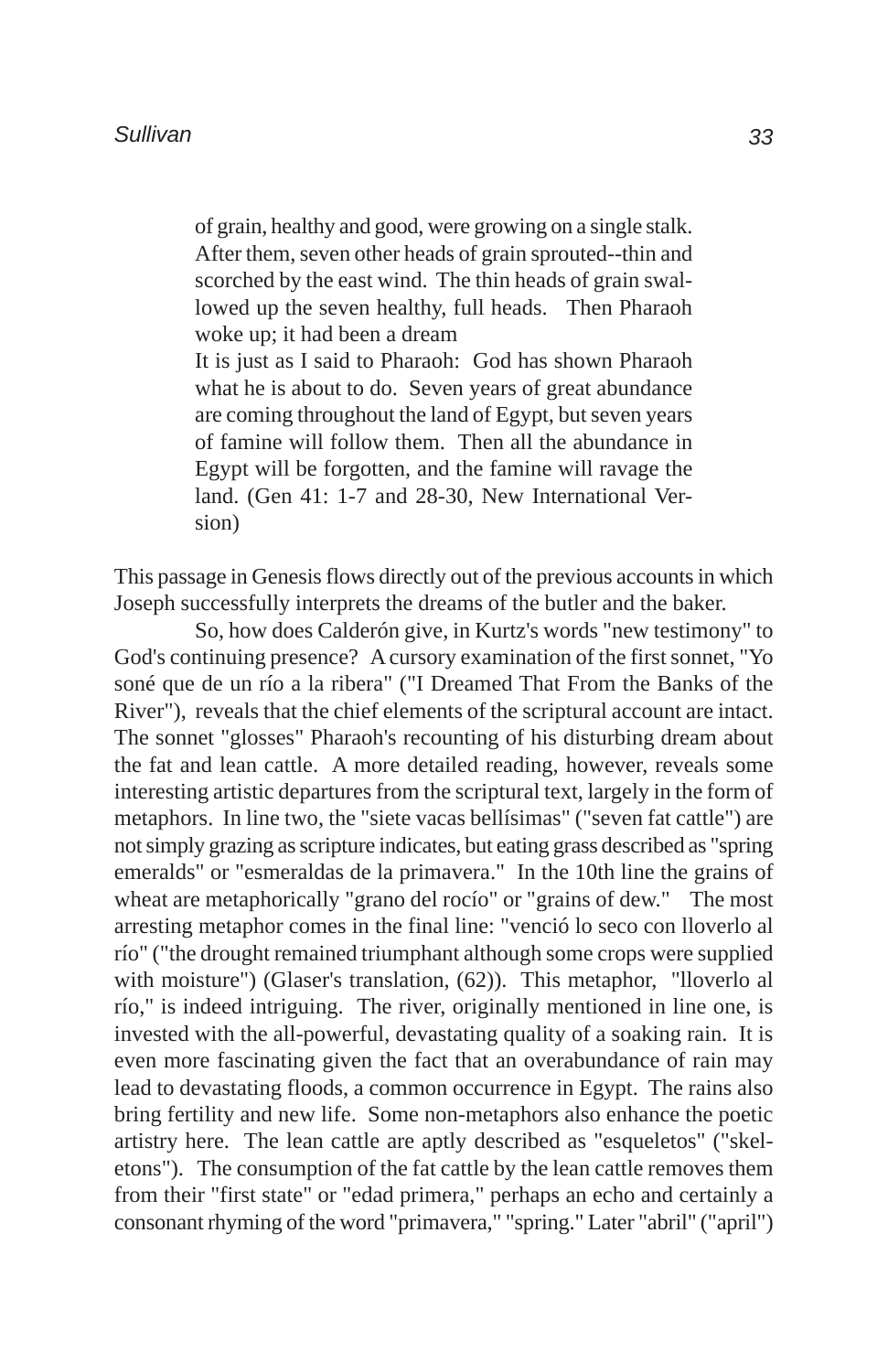is mentioned, providing further emphasis on the season of spring.

How does Calderón utilize these metaphors and how do they heighten our appreciation of the Scriptural passage? First of all, Calderon's metaphors cast the incident into a new dimension: a dimension of colors and an environment imbued with subtle artistic nuances like the strokes a painter would use on a canvas. Calderón the glossator draws on the commonplace that people dream in colors and hues. The "spring emeralds" obviously suggest a dark green color. The "grains of dew" suggest the interesting combination of yellow and a transparency that is both of color and the absence of color. These metaphors enhance the visual appreciation of the scene. Calderón, as a man of his age, reflects the Baroque dramatist's preference for visual representation.<sup>2</sup>

Not only do the metaphors paint word-pictures in color, but they also create intimacy. Ted Cohen argues that metaphors as used in everyday speech lessen aesthetic distance between the speaker and the hearer. Put another way, Cohen argues that metaphors create a bridge of intimacy between the speaker and the hearer or, in the present case, artist and audience. Cohen traces the connection between the author and the reader in the following way: "(1) The speaker issues a kind of concealed invitation; (2) the hearer expends a special effort to accept the invitation; and (3) this transaction constitutes the acknowledgement of a community" (21).

How does this intimacy occur? In the case of the Scripture passage before us, the intimacy occurs in the context of a familiar biblical passage that narrates a common human experience: dreaming. Calderón's poetic images dressed in metaphors are, according to Cohen's view, the invitation. The reader is inextricably drawn into the world of the metaphor, accepts the invitation, and is engaged by the text.

### The Second Sonnet

The second sonnet in the diptych pair, "Que el río jeroglífico haya sido" ("That the River May Be a Hierglyphic"), flows directly out of the first. The central image here is the flowing river as a metaphor for the inexorable passage of time, a common Baroque theme. One only has to recall Francisco de Quevedo's sonnets, "¡Ah de la vida!" ("Oh, Life") and "¡Fue sueño ayer," ("Yesterday Was a Dream")<sup>3</sup> that lament the ravages of the passage of time. Calderón's second sonnet reads thusly: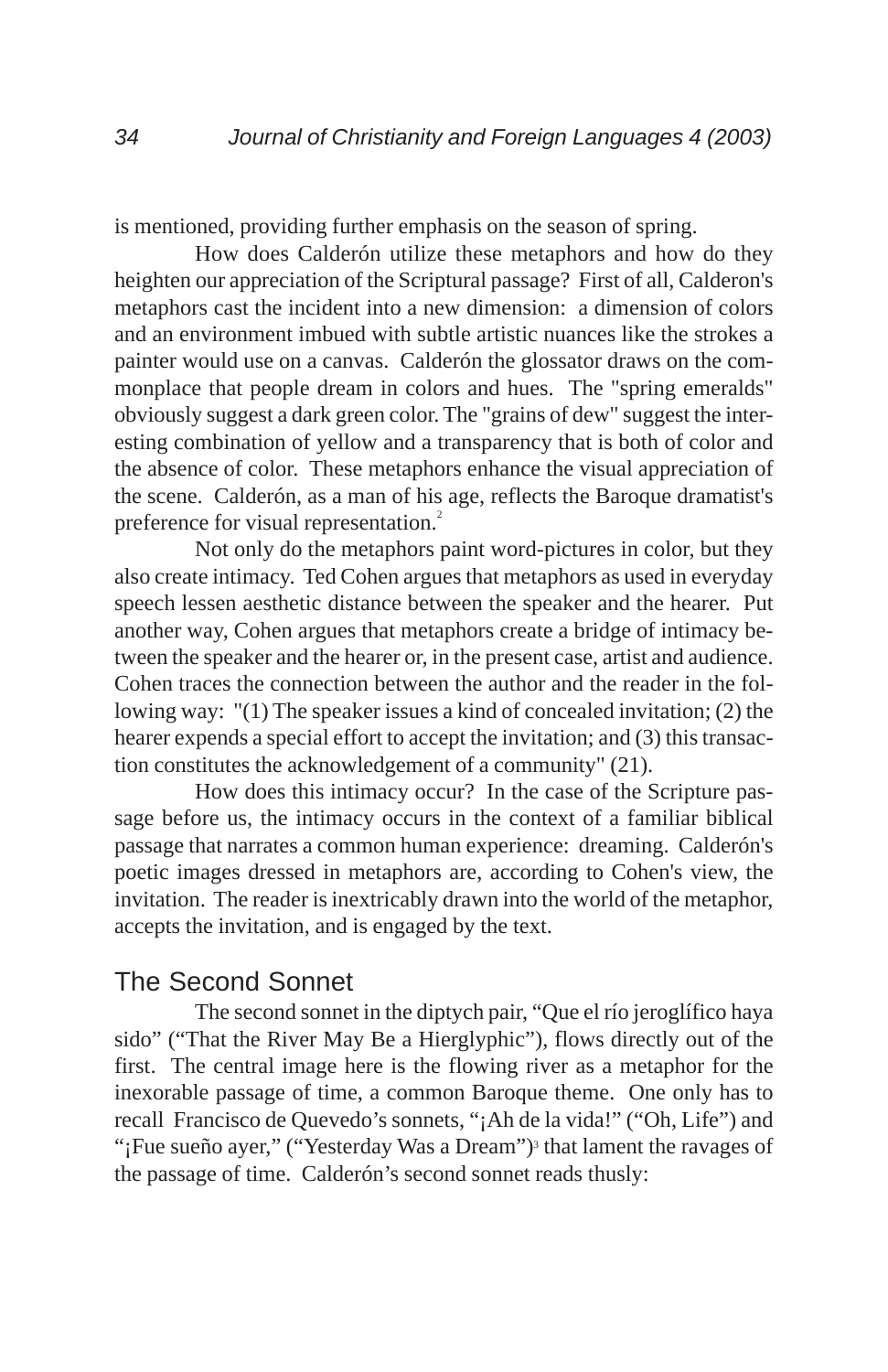Que el río jeroglífico haya sido Del tiempo, gran señor, prueba es bastante, Que siempre corre y va delante, Sin que nunca haya atrás retrocedido.

Luego es el tiempo de quien ha nacido En espigas y vacas lo abundante, Y es el tiempo también el que instante Todo lo deja a nada reducido.

Siete fértiles años imagina En espigas y vacas, cuyo halago En otros siete estériles termina;

Y pues te avisa el golpe en el amago, la abundancia prevén contra la ruina y la felicidad contra el estrago. (Osuna, 106)

It's obvious that the river was a hieroglyphic representing time, Great Lord, for it always flows and always moves forward, never turning back in its course. Therefore it is time that has produced this abundance of cows and ears of grain, and it is also time that in its fickleness has reduced all to nothingness. Your dream is seven fertile years in grain and cows, but their delight will end in seven sterile years. Since you have been warned of the damage that is to come, now store up plenty against want, and happiness against woe. (McGaha's prose translation, 169)

Calderón connects the last word in the first sonnet, "río" ("river") with the central image of the second. The transition is smooth as Calderón metaphorically describes the river as a hieroglyphic of time. The hieroglyphic designation suggests an Egyptian ambience, appropriate for Joseph's dealings with Pharaoh. It also suggests imaginative pictures since hieroglyphs are pictorial symbols that represent words. The picture evoked here is the flowing river out of which the cattle came. The river, like life,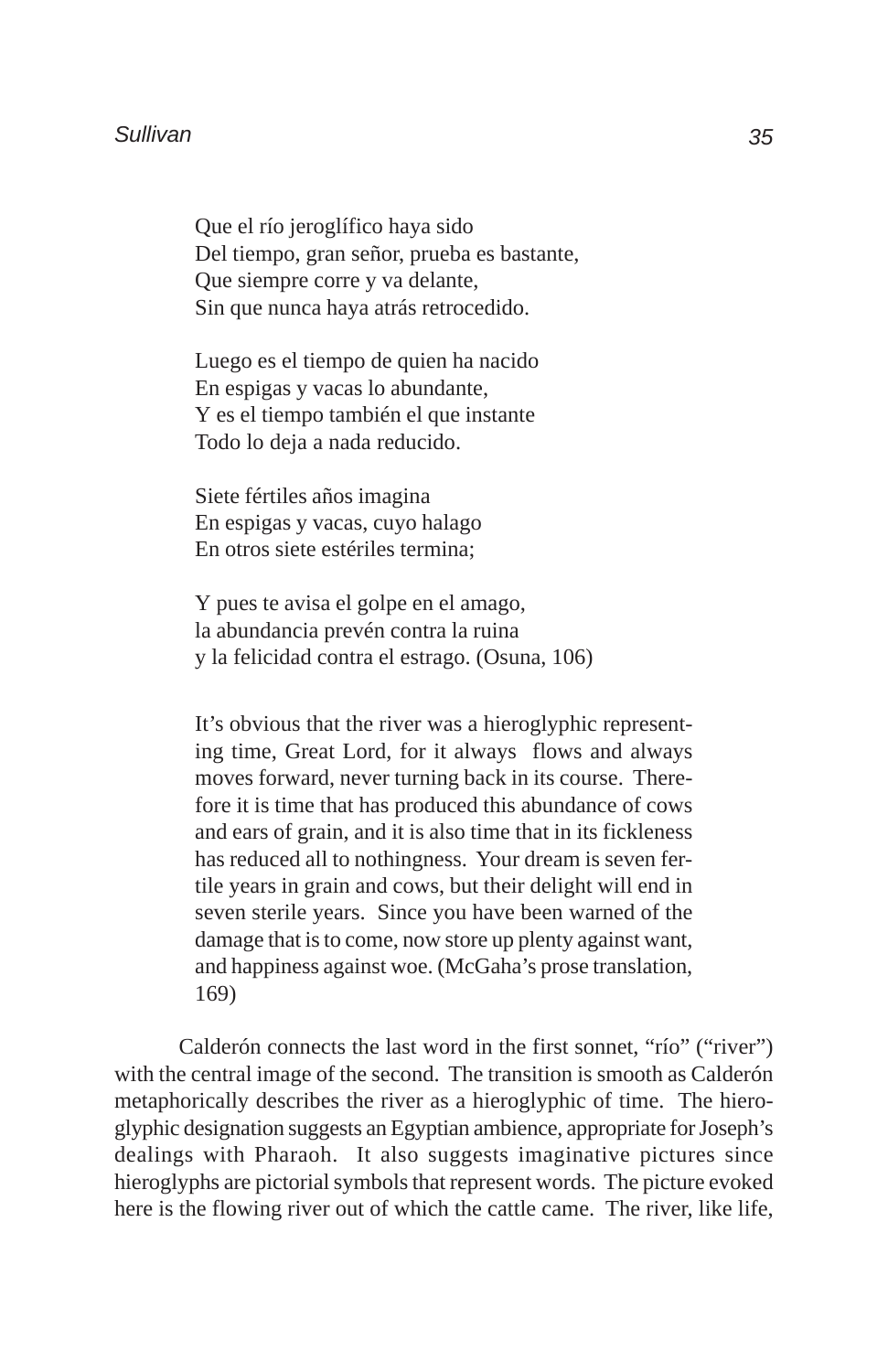runs ("corre") and always moves forward ("siempre va delante"). It also never flows backward ("nunca haya atrás retrocedido"). Calderón goes on to say that life (the river) possesses the power to create life-giving abundance or, on the other hand, to create great destruction: "Luego es el tiempo, de quien ha nacido/ en espigas, y vacas lo abundante/y es el tiempo también el que inconstante/todo lo deja a nada reducido" ("Then the river which has provided abundance for the head of grain and the cattle has also left everything devastated and drought-ravaged"). Thus we see a connection between the image of the river as abundant and eternal and the ancient Egyptian ideology of the Nile as life giver. The extended metaphor likening life and time is Calderón's effective technique of poeticizing scripture and bringing it to life. Calderón is very insistent here.

As we have seen, the second stanza highlights time's dominion over periods of want and periods of plenty as it moves inexorably ahead. The thought is related to that expressed in Ecclesiastes 3.2: "a time to be born, and a time to die, a time to sow and a time to reap." This stoic acceptance of the supremacy and ravages of time is again typical in Baroque thought. The third stanza summarizes the first sonnet and the first two stanzas of the second with no additional images or metaphors. The final stanza containing the *volte* stresses Calderón's optimism: "la abundancia preven contra la ruina/y la felicidad contra el estrago," "abundance prevails against ruin and happiness against havoc." The optimism seems to be related to Joseph's advice to store up grain for the famine, thus preventing widespread loss of life, and more importantly, saving the Hebrew people from certain death by starvation.

### Concluding Thoughts

As we have seen, the Calderonian diptych sonnets effectively poeticize and enhance the Scriptural account of Joseph's successful interpretation of Pharaoh's dream. What practical principles and helps for Christian foreign language teachers can be drawn from the previous discussion of Calderón's sonnets?

First of all, I note the importance of metaphor in the biblical canon, the interpretative commentaries, and for Calderón himself. One need not look far within the canon of Scripture, or any substantial work for that matter, to find ample use of metaphor. One notes the parables of Christ which are, in effect, extended metaphors. We remember in the gospels the kingdom of heaven being likened to many common everyday things (the mus-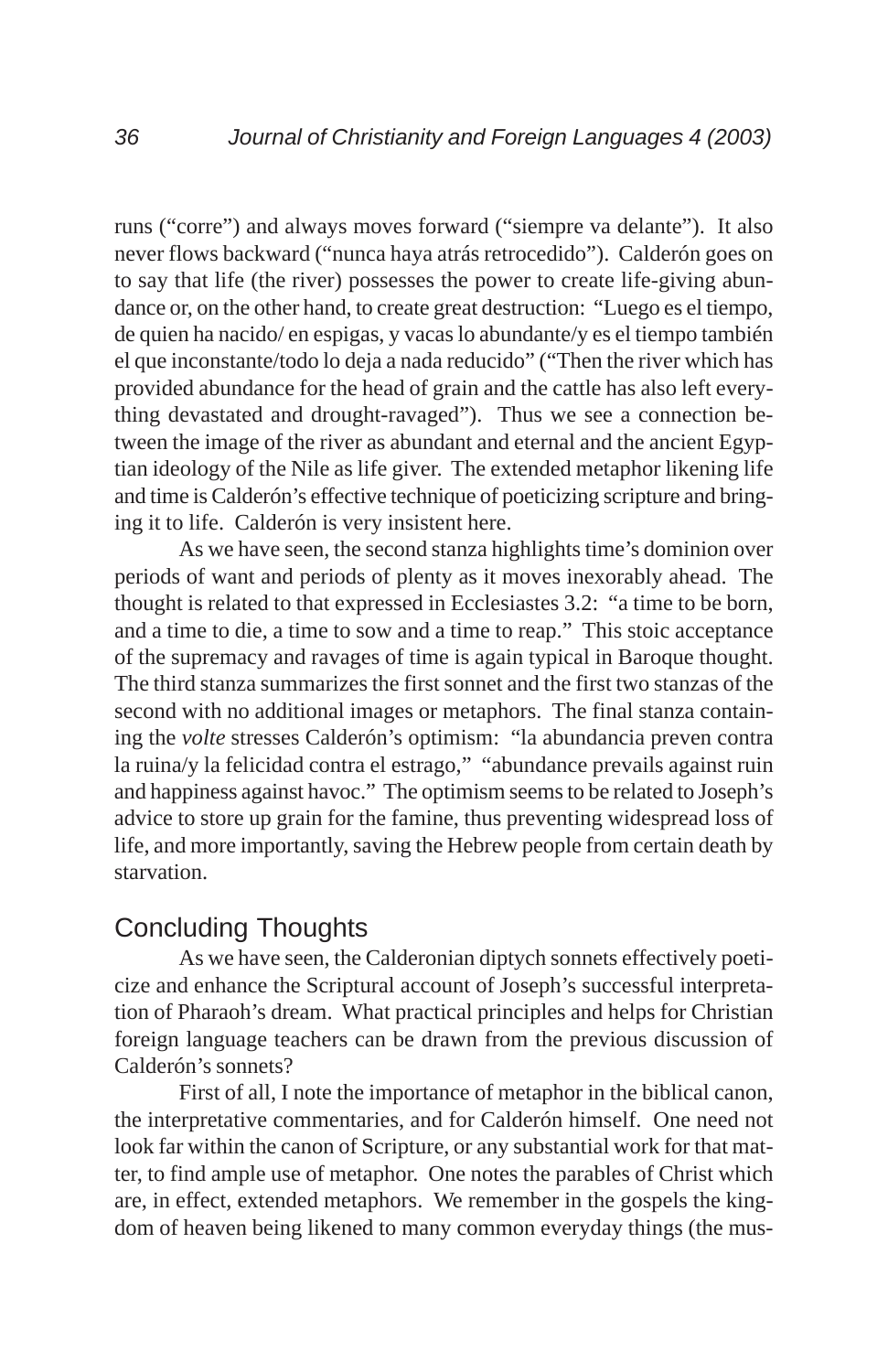#### *Sullivan*

tard seed) or to common everyday activities such as building a house (on the rock or on the sand). Encouraging students to ponder the wonders of metaphor aids in their critical thinking skills as they ponder Scriptural issues and issues of life comparatively. In developing a Christian worldview students must be encouraged to grapple with scriptural treatment of universal life themes. Earlier in *Sueños hay que verdad son* Chastity says:

> …quiere Dios que para rastrear lo inmenso de su amor, poder y ciencia, nos valgamos de los medios que, a humano modo aplicados, nos pueden servir de ejemplo (64) "In order to understand the enduring love, power, and wisdom of God, He wants us to use those measures that can serve us as examples when applied to the human condition." (My translation.)

Calderon's model of drawing from scripture applications to the general and individual condition serves as an impetus to the teacher and student to do the same.

Calderón's glosses of the Joseph and Pharaoh scene also aid students in imaginatively engaging their affections. How does this happen? We first see the foundational Scriptural rendering of the interpretation of dreams scene. Our appreciation is nourished by Calderón's nuances of metaphor, suggestion and implication. The metaphors lend an extra layer of meaning to the scriptural text. A new world of colors, textures, and hues is unfolded. The next step in the process is the revealing of meaning latent in the sonnets and, perhaps, not immediately or easily discernible. Then, we are moved to an emotional reaction. This systematic process is analogous to looking at the world through a microscope in which its subtleties become obvious. Kurtz describes the process thusly:

> What the dramatized metaphors of the allegorical *auto* "get done," less obviously but more significantly, is that sensory appeal to the audience which will elicit movement of the soul's affections and, thereby, spiritual reflection, emendation, and redemption. (212)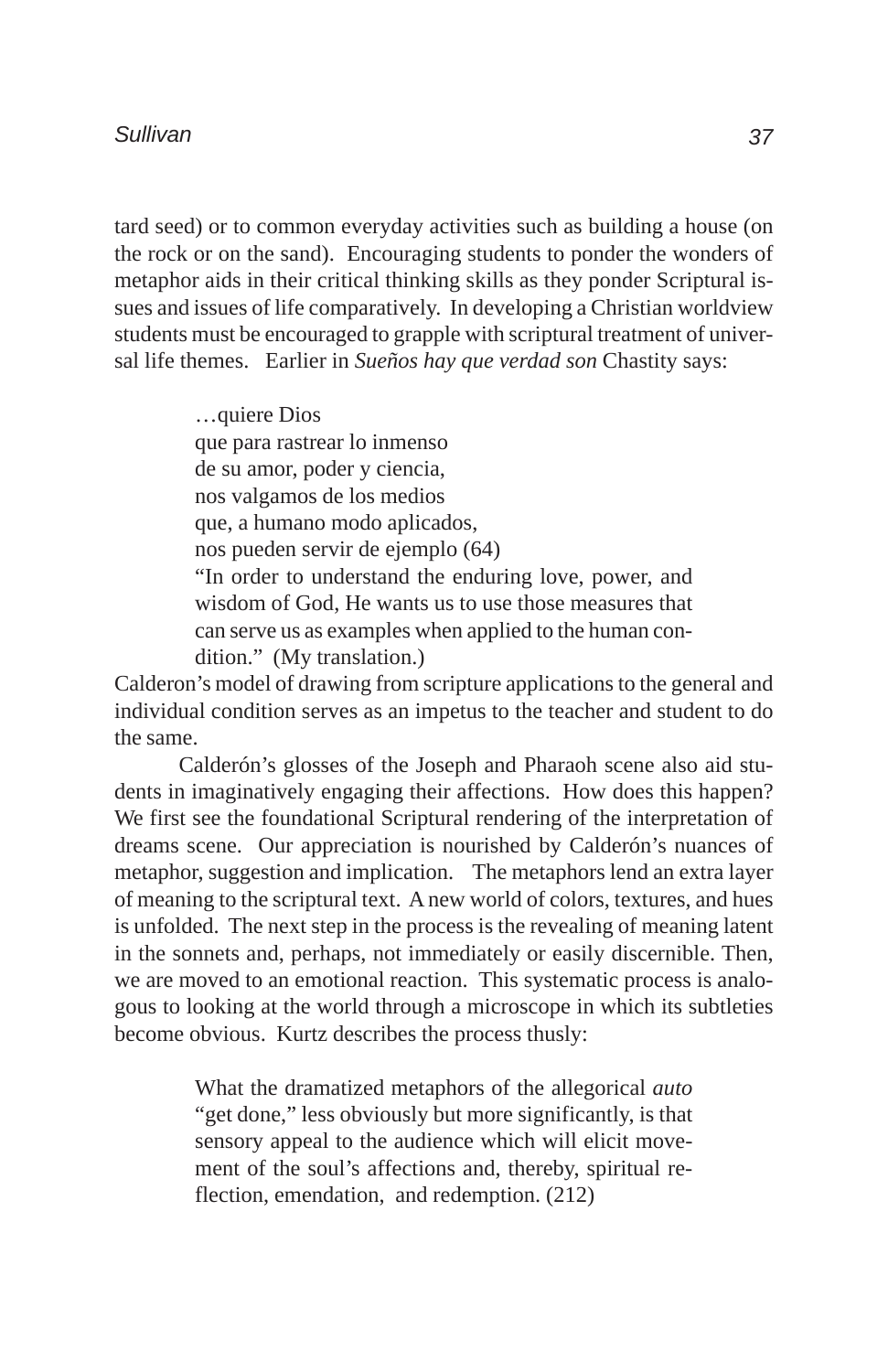Serious class discussions may further fathom these issues of reflection, application and redemption. For example, students may enjoy delving into the second sonnet's likening of time and the river Nile, a comparison barely touched on in the scriptural account, but deftly handled by Calderón. The related question of how Calderón's treatment enhances or even surpasses the scriptural rendering may also be discussed. Then, personal application and reflection can be made regarding the ravages of time, how the Christian reacts to the passage of time, or the positive and negative aspects of growing old, etc.

Calderón's aesthetic choices elaborated in the *Auto* reflect and communicate his particular philosophical and theological worldview. Calderón uses the allegorical *auto sacramental* as his choice of dramatic medium. He elects the philosphical dual sonnets for this scene with Joseph and Pharaoh.

The poetic metaphors are carefully chosen in order to enhance scripture and to mine the nuances of meaning. Calderón, the glossator, builds on scriptural truth with his frequent metaphors and allegories. The metaphors and allegories "gloss" Scripture and serve as additional windows into the world of God's Providence that becomes increasingly accessible to man. Our task as Christian foreign language teachers of literature is to effectively "mine" these truths and thus aid in students' spiritual, moral, theological and academic development.

## **NOTES**

1 See A. A. Sloman. *The Dramatic Craftsmanship of Calderón: His Use of Other Plays*. Oxford: Dolphin, 1958. Bruce Wardropper's *Critical Essays on the Theatre of Calderón*. New York: NYU Press, 1965 and *Introducción al teatro religioso del Siglo de Oro: La evolución del auto sacramental* Madrid: Anaya, 1953. Barbara Kurtz's *The Play of Allegory in the Autos Sacramentales of Calderón de la Barca* and A. A. Parker's *The Allegorical Drama of Calderón: An Introduction to the Autos Sacramentales*. Oxford: Dolphin, 1968.

2 Donald Dietz, "Baroque Art and Sacramental Drama: Calderón's *No hay instante sin milagro* convincingly establishes the connection between Baroque art and the *Auto.* Although Dietz does not specifically refer to *Sueños hay que verdad son* the article is, nevertheless, very enlightening.

3 See Quevedo's poems in Rivers' *Poesía lírica del siglo de oro*. 314-315.